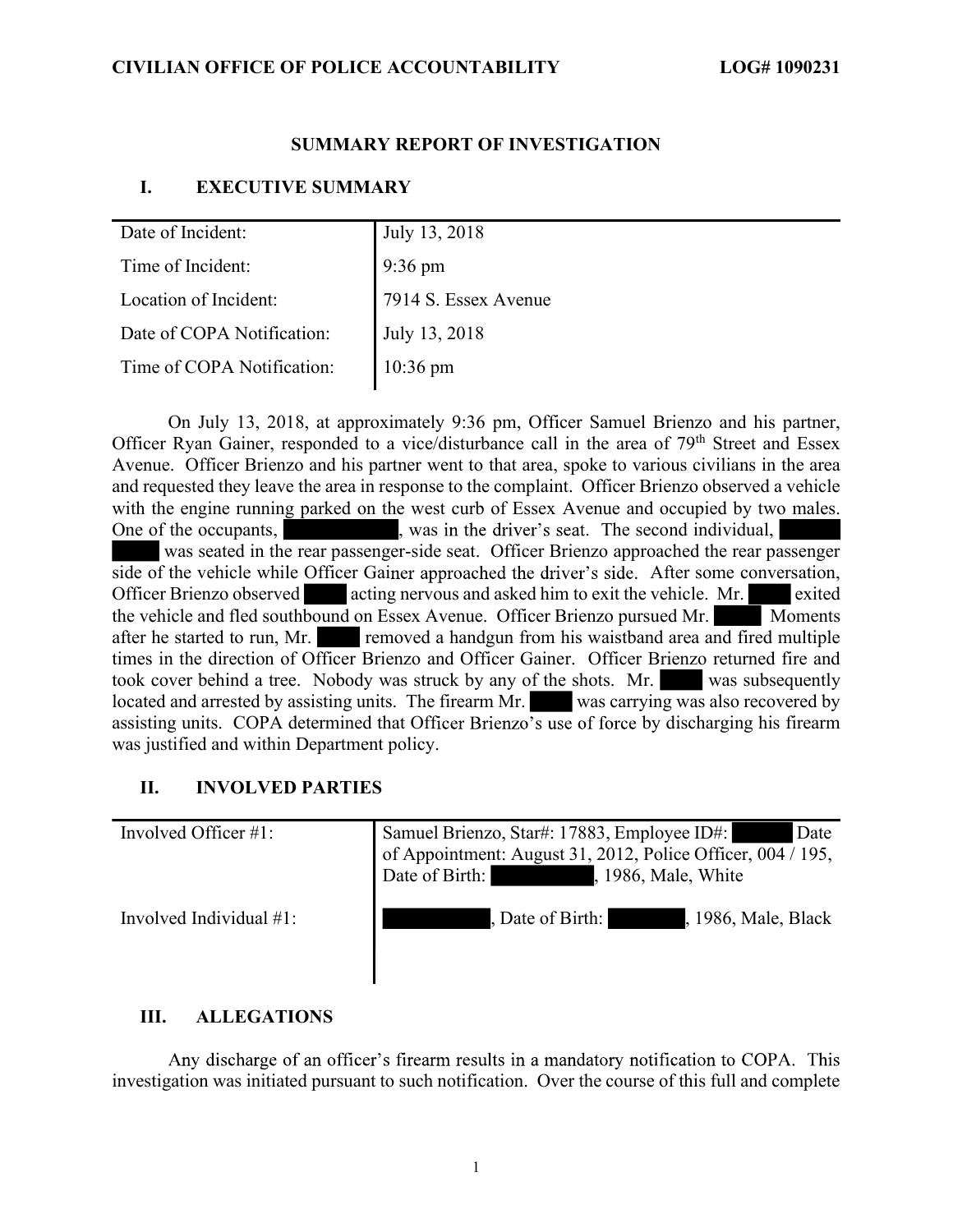investigation, COPA did not uncover evidence that would require allegations against Officer Brienzo.

## IV. APPLICABLE RULES AND LAWS

| General Orders                                                                                           |
|----------------------------------------------------------------------------------------------------------|
| 1. G03-02 - Use of Force (effective $10/16/17 - 2/28/20$ )                                               |
| 2. G03-02-01 – Force Options (effective $10/16/17 - 2/28/20$ )                                           |
| 3. $G03-02-03$ - Firearms Discharge Incidents Involving Sworn Members (effective $10/16/17$ –<br>2/28/20 |
| <b>Federal Laws</b>                                                                                      |
| 1. United States Constitution, Amendment IV                                                              |

#### State Laws

1. 720 ILCS 5/7-5 (1986) – Peace Officer's Use of Force in Making Arrest

## V. INVESTIGATION<sup>1</sup>

#### a. Interviews

Officer Samuel Brienzo was interviewed<sup>2</sup> on March 14, 2019, at the COPA offices, and stated the following. On the evening of July 13, 2018, Officer Brienzo worked in the 004<sup>th</sup> District with his partner, Officer Ryan Gainer. Officer Brienzo wore civilian dress and a body-worn camera. Officer Brienzo carried a Glock Model 17 weapon, fully loaded with a magazine capacity of 17 bullets, plus an additional one in the chamber. He was the passenger in an unmarked Ford Explorer. On the evening of the incident, Officer Brienzo responded to a disturbance call around 79th Street and Essex Avenue. When Officer Brienzo arrived, he exited his vehicle and tried to ascertain the reason for the call.

A vehicle parked on the west side of the street drew Officer Brienzo's attention. He whether saw anything unusual in the area. Officer Brienzo described as "a younger black male wearing a do-rag and a reflective vest."<sup>3</sup> approached the passenger side of the vehicle. Officer Brienzo initially wanted to speak with the occupants to ascertain whether they saw anything in relation to the call. Officer Brienzo spoke to the rear seat passenger, now known to be **.** Officer Gainer approached and spoke with the driver, now known to be . Officer Brienzo asked general questions about

 appeared very nervous to Officer Brienzo, which caused Officer Brienzo ask him to get out of the vehicle. Subsequently, Officer Brienzo learned the driver did not have a license and 1

<sup>&</sup>lt;sup>1</sup> COPA conducted a thorough and complete investigation. The following is a summary of the material evidence gathered and relied upon in our analysis. 2 Attachments 84 (audio) and 87 (transcript).

<sup>&</sup>lt;sup>3</sup> Attachment 87, page 12, lines 6-7.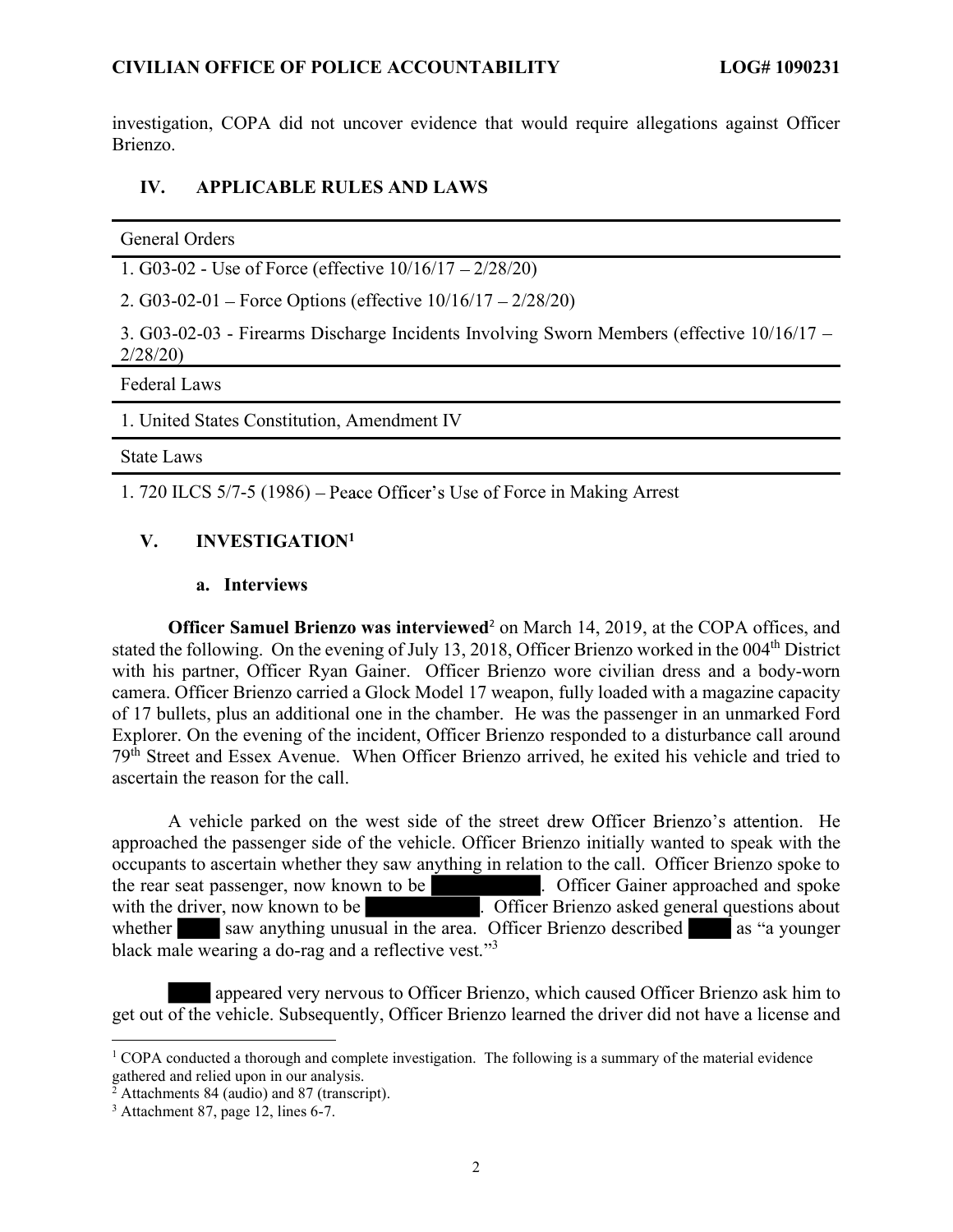reach for his waistband. In turned, looked in Officer Brienzo's direction, pulled out a firearm, he observed was not wearing a seat belt. After exited the vehicle, he fled southbound on Essex Avenue. Officer Brienzo pursued him. During the pursuit, Officer Brienzo saw and fired the gun more than one time at Officer Brienzo, while ran southbound. Officer Brienzo returned fire thirteen times at Officer Brienzo first fired at from approximately 20 feet. Officer Brienzo continuously moved and fired. Officer Brienzo fired his final shot at after he moved across the street to take cover behind a tree. Officer Brienzo believed was armed with a handgun and scanning the area to take another shot at either Officer Brienzo or his partner. Officer Brienzo indicated posed an immediate threat, even when Officer Brienzo moved across the street and took cover, because still had the weapon pointed in the direction of Officer Brienzo and his partner prior to Officer Brienzo firing his final shot.

Officer Ryan Gainer was interviewed<sup>4</sup> on March 14, 2019, at the COPA offices and stated the following. On the evening of the incident, Officer Gainer worked in the 004<sup>th</sup> District with his partner, Officer Samuel Brienzo. Officer Gainer wore civilian dress and a body-worn camera. On the evening of the incident, Officer Gainer responded to a vice call of gambling. When Officer Gainer arrived at the area of 79<sup>th</sup> Street and Essex Avenue, he observed a small group of people. He asked the group to leave the area.

driver's seat, while a second occupant, was in the rear passenger side seat. Officer Gainer approached on the driver's side of the vehicle. Officer Gainer asked why he was in the area Officer Gainer then approached a vehicle with two occupants to speak to them to find out if they saw anything regarding the disturbance call. One individual, was seated in the and asked for identification. could not provide identification. Officer Gainer never spoke to Officer Gainer asked to get out of the vehicle to confirm his identity. Officer Brienzo asked to get out of the vehicle. When exited the vehicle, he fled southbound. As he fled, he pulled out a handgun from his waistband and began firing toward Officer Gainer and his partner. Officer Gainer did not fire his weapon because Officer Brienzo was in his line of fire and he did not want to shoot his partner. Officer Brienzo returned fire at the passenger.

COPA submitted a request<sup>5</sup> on September 19, 2018, to the Public Defender's Office, to interview ... <sup>6</sup> On October 10, 2018, their response stated would not make any statements.<sup>7</sup> However, gave an electronically recorded interview on July 13, 2018, at 11:42 pm, at Area South Detective Division, Room #7 with CPD Detectives Stover and Murphy.<sup>8</sup> admitted that he killed a man in Country Club Hills, and he knew he had an active arrest warrant 4

<sup>&</sup>lt;sup>4</sup> Attachments 85 (audio) and 88 (transcript).<br> $5 \times 5$  was charged in the Circuit Court of C

investigative staff to communicate with that individual's attorney to arrange and conduct interviews.<br>  $6.4$ ttachment 28 was charged in the Circuit Court of Cook County, Case No. 18 CR-11186, with multiple counts of attempted murder and aggravated unlawful use of a firearm, for discharging his weapon at Officers Brienzo and Gainer. The Court appointed the Office of the Public Defender to represent him in court. (see Attachment 90). When an individual is represented by counsel relative to a matter under investigation by COPA, COPA procedure requires its

 $6$  Attachment 28. Attachment 29.

<sup>&</sup>lt;sup>8</sup> Attachment 47, file name " MainCam-2". 2 JB348742 Axon Interview - Area 02 - Interview Room 7 -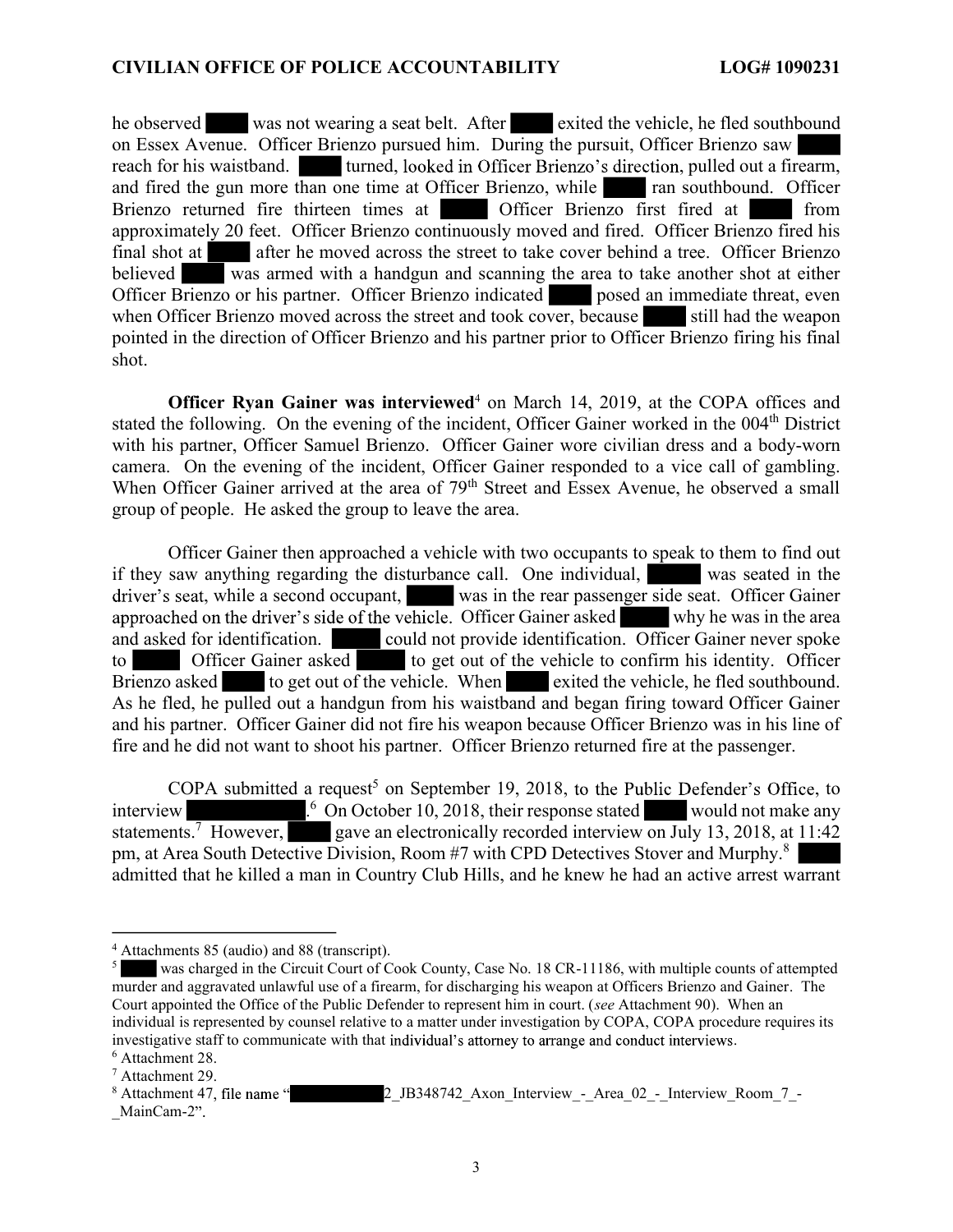#### CIVILIAN OFFICE OF POLICE ACCOUNTABILITY LOG# 1090231

for murder from the County Club Hills Police Department.<sup>9</sup> He did not want to go back to prison and wanted the police to kill him, so he shot in the air and did not want to hurt the officer. stated that he has been homeless since attempting to avoid a firearm possession case in DuPage County.10 According to he conducted a carjacking and an aggravated battery in the state of Indiana and has been involved in multiple car chases in Wisconsin and Illinois. police could never catch him until the night of this incident.

On July 13, 2018, identified an Uber vehicle stopped on the street. stated he entered the vehicle and displayed a firearm to the driver. He informed the Uber driver to continue his business until felt like exiting the vehicle. The Uber driver indicated to he was picking up a fair at 79<sup>th</sup> Street and Essex Avenue. **believed the Uber driver was trying to set** him up. A police vehicle pulled up on Essex Avenue and informed everyone on the block to leave. They then approached the Uber vehicle.

The officer told he was acting nervous. The officer then asked to exit the vehicle. put his hands on the hood of the car, but then started to run southbound. admitted to turning toward the officer and firing three shots in the air. was wearing a vest and nylon cap. indicated he was hoping the police would kill him when they returned fire, but he did not intend to hurt the police.

As ran away, he hopped a fence and removed the vest and nylon cap. jumped another fence and lost the gun from his holster. related he was going to shoot himself if he had not dropped the gun. started jumping on garage rooftops and thought the police would shoot him, but they did not. described the gun he used as a black 9mm Luger with an 8round capacity. related he wanted the police to find the gun, so kids would not get it and get hurt. also related the gun he used in the incident was the same gun he used to commit the murder in Country Club Hills. also indicated he killed someone in Chicago in 2016.

 $($ "  $)$ " at his Sandoval and Assistant State's Attorney ("ASA") Susan Jakubiak at Area South Detective COPA made multiple attempts to locate and contact address,<sup>11</sup> which includes the issuance of a subpoena.<sup>12</sup> All attempts were met with negative results. However, gave an electronically (video and audio) recorded interview to CPD Det. Division on July 14, 2018.<sup>13</sup> is a driver for Uber. On July 13, 2018, just prior to the police involved shooting, drove his vehicle northbound on Essex Avenue. stopped at a stop sign at  $82<sup>nd</sup>$  Street and Essex Avenue. An individual knew as now known to be seen as a single sequence of the CTA station at 79<sup>th</sup> Street

<sup>&</sup>lt;sup>9</sup> According to records from the Cook County Clerk of the Circuit Court, at the time of this incident, an arrest warrant had been issued for in Case No. 18 MC6-000303 (Sixth Municipal District Courthouse in Markham, IL) for the offense of First Degree Murder in Country Club Hills, IL. That warrant was executed when was arrested for this incident, and that case was superceded by felony indictment 18 CR-10952.

No. 2016 CF-001903. On February 28, 2018, the Court issued a warrant for arrest and ordered his bond  $10$  According to a public records search of the DuPage County Clerk of the Circuit Court, at the time of this incident, (Year of Birth: 1986), had a case pending for firearms possession in Villa Park, IL in Case

forfeited.<br><sup>11</sup> Attachment 36.<br><sup>12</sup> Attachment 44.

<sup>&</sup>lt;sup>13</sup> Attachment 91.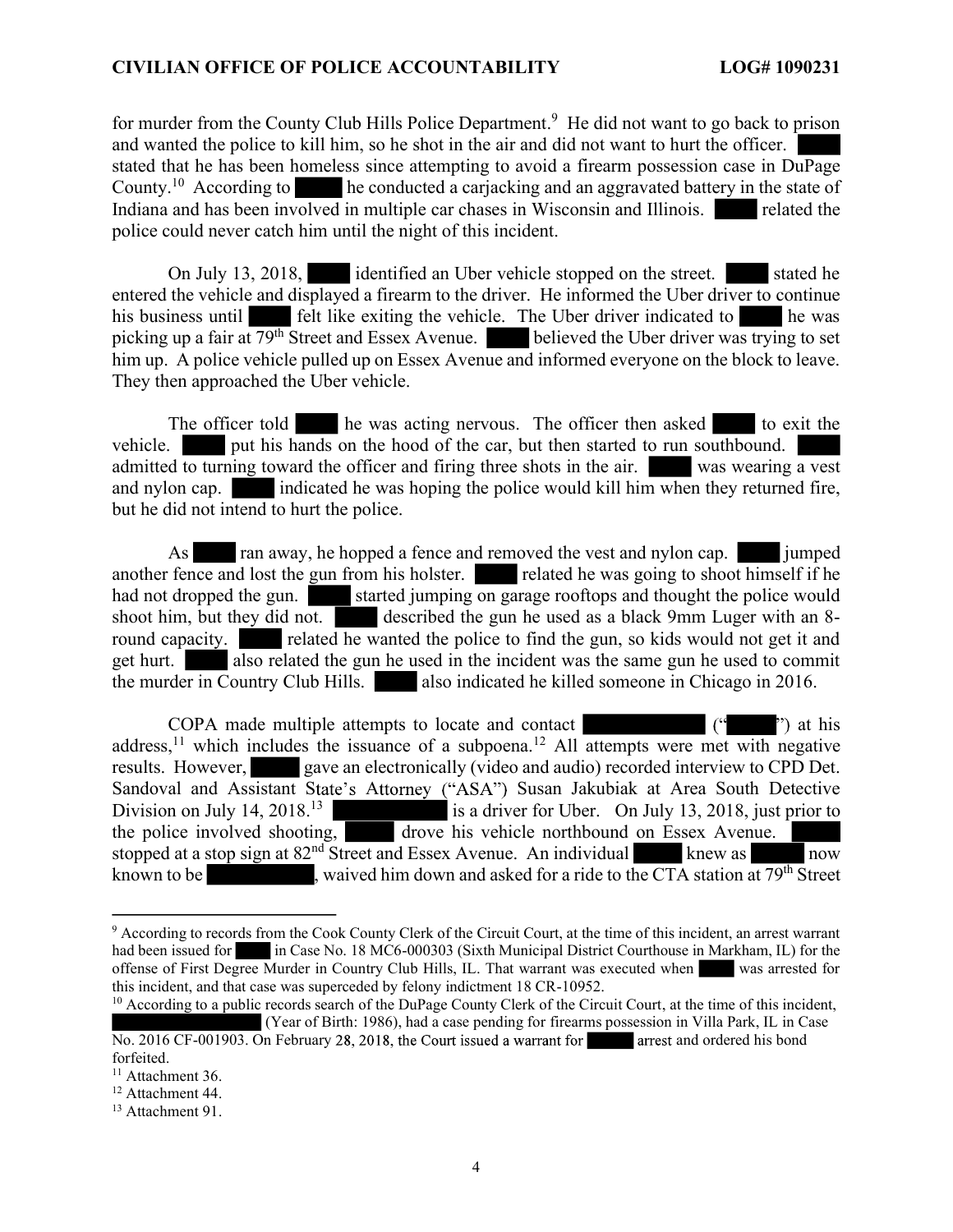and State Street. offered five dollars and a bag of weed for the ride. got into the rear seat of the vehicle.

has known for a few months through the sale of loose cigarettes. drove southbound on Essex Avenue, to 7906-7908 S. Essex Avenue and parked his vehicle in front of the building. Stopped at this location to pick up individuals for a fair. While parked at the location, noticed a police vehicle facing westbound on  $79<sup>th</sup>$  Street. the police were behind them. remained parked for approximately two minutes until the officers approached his vehicle.

Uber, and for his driver's license. provided the officers with his Uber driver card. could not find his driver's license during the stop. The taller officer who was on the driver's side<br>of his vehicle subsequently asked<br>to exit his vehicle. Two officers questioned both and was asked whether he drove for of his vehicle subsequently asked to exit his vehicle. exited the vehicle. then observed the shorter officer chasing southbound. The taller officer then proceeded to run behind the smaller officer and chase  $b$  then heard gunshots coming from the direction of the officers chasing and immediately ducked toward the ground and took cover. did not see anyone fire a gun. Reporting detectives subsequently showed a photograph of and identified as the individual seated in the backseat of his vehicle. further related was the individual who exited his vehicle and ran from police officers.

# b. Digital Evidence

Body Worn Camera (BWC) footage from Officer Brienzo's camera<sup>14</sup> depicts Officer Brienzo as a passenger in a police vehicle. Officer Brienzo steps out of the vehicle and shines his flashlight on four individuals gathered near a residence. The individuals then walk away. The officer walks toward 79th Street and then turns to cross Essex Avenue.

 Officer Brienzo approaches a red vehicle that appears to be parked on the side of Essex Avenue. Officer Brienzo starts a conversation with the occupants of the vehicle. The vehicle has two occupants, the driver (now known to be ) and a back-seat passenger (now known to be **a contract of the several questions**, Officer Brienzo learns that the car is an Uber waiting to pick up another passenger. Officer Brienzo then turns his attention to and points out that he appears nervous. He asks if he has a weapon on him, and states he does not.

**Thand.** Officer Brienzo turns back toward and asks what liquid is on tells him it is sweat. Officer Brienzo then asks what is in his water bottle. water is in the bottle, and then hands the bottle to Officer Brienzo to inspect for himself.

After smelling the water, Officer Brienzo asks if he has identification. responds he does not have identification. Officer Brienzo asks if has on his seatbelt, and shifts his position to indicate he is not wearing his seat belt. Officer Gainer then informs  $\overline{dispatch}$  that a vehicle is stopped near 79<sup>th</sup> Street and Essex Avenue. Officer Brienzo asks his name, and responds "<br>
The name of the responds ". Officer Brienzo then asks to step out of the 14 Attachment 48.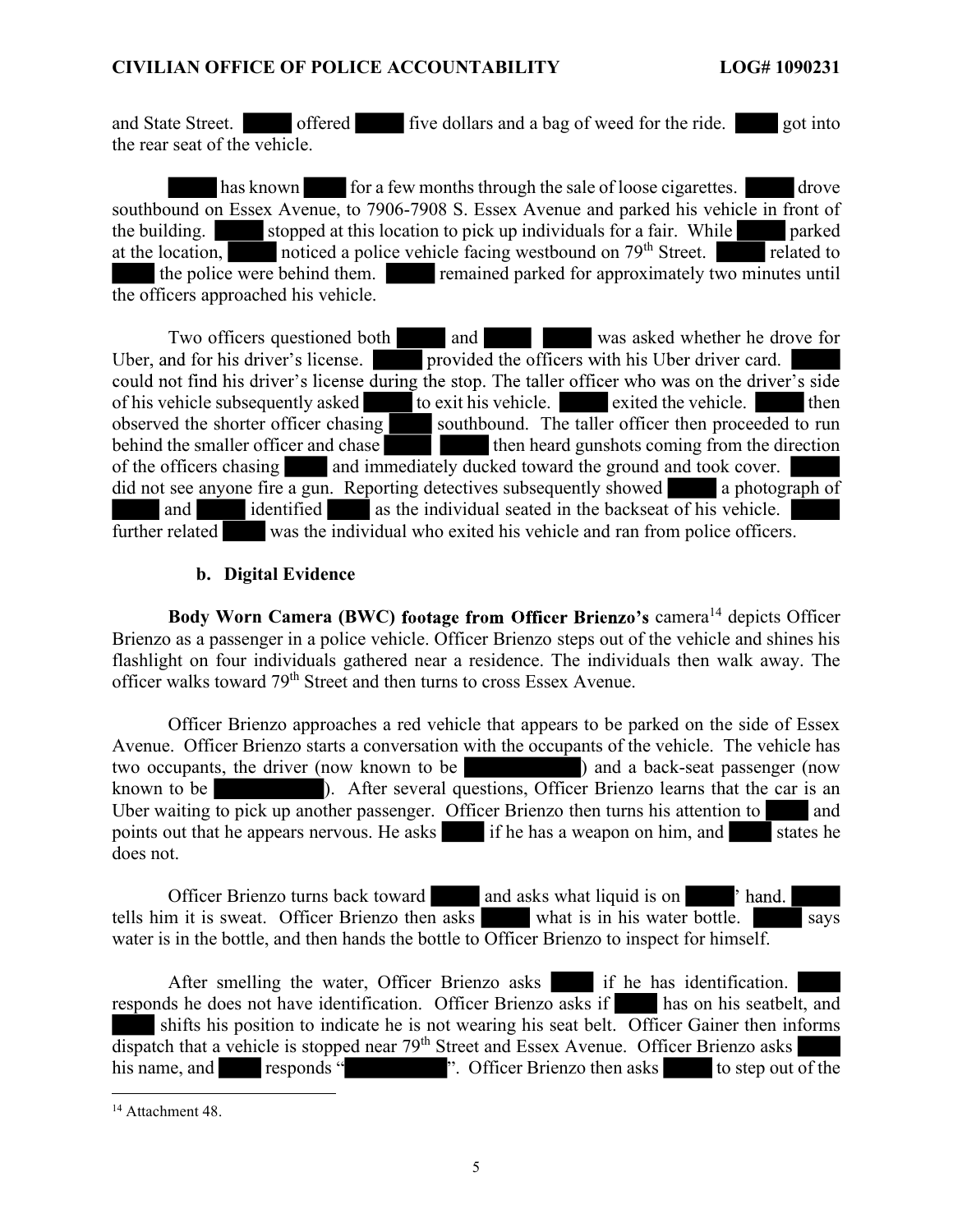vehicle. Officer Brienzo then informs the law requires him to wear a seatbelt. Officer Brienzo then asks to step out of the vehicle. Officer Brienzo informs that he is going to confirm his identity, then let him leave the scene.

 steps out of the vehicle, then runs from the red car in a southbound direction on Essex Avenue.<sup>15</sup> Officer Brienzo pursues crossing on alley. After several seconds of a foot pursuit, appears to turn partially back towards Officer Brienzo and the sound of gunshots can be heard on the video.<sup>16</sup> Officer Brienzo turns and runs to his left, across Essex Avenue, and his shadow appears to show him pointing a firearm. Officer Brienzo takes cover behind a tree. Officer Brienzo shouts "shots fired at the police"<sup>17</sup> and provides the location of  $79<sup>th</sup>$  Street and Essex Avenue. After a brief pause, another gunshot is heard. Officer Brienzo then announces the offender is running southbound on Essex Avenue.

Body Worn Camera (BWC) footage from Officer Gainer's camera<sup>18</sup> depicts several pants, a tee-shirt, and a black police vest. Officer Gainer walks to the driver's side of an unmarked civilians gathered outside in the area of 79<sup>th</sup> Street and Essex Avenue. Officer Brienzo is observed standing on the passenger side of a parked red vehicle. Officer Brienzo is wearing light-colored vehicle. Officer Brienzo then informs which law requires him to wear a seatbelt. Officer Brienzo then asks the confirm his identity, then let him leave the scene.<br>
Moreover the vehicle, then runs from the red car in a sou Officer Brienzo what appears to be a bottle of water. Officer Gainer learns from that he operates an Uber and is waiting for a pick-up. asks if he could get his identification, and Officer Gainer gives him permission. Officer Gainer then announces over the radio he has a stop at 7901 Essex and relays it is part of the vice report from earlier. tells Officer Gainer he does not have his identification on him. Officer Gainer then asks to step out of the vehicle and learns his name is Frame the shadow appears to show him pointing a firect medition of the context of the shadow appears of solon him pointing a firecar context. Officer Brienzo that we have the booth with pointing a firecar of Cherce Brienz

Officer Gainer runs across the street shouting "10-1." Officer Gainer then announces over the running with Officer Brienzo in pursuit. Seconds later, what sounds like shots can be heard. radio that the suspect is running westbound from the middle of the block on Essex. Officer Gainer relays a description of to officers who arrived. Officer Gainer then crosses the street to check on the welfare of Officer Brienzo. After a short time, Officer Gainer walks down the block and indicates where he observed go west. Officer Gainer walks back towards 79<sup>th</sup> Street and tells civilians standing at the end of the block to leave. Officer Gainer then reports to other officers that cut west at 7932 Essex Avenue.

Security Camera Video from 7923 S. Phillips Avenue<sup>19</sup> was obtained by the Chicago Police Department during the investigation. Video footage from Camera 8 shows an alley adjacent to the building (presumably between Phillips and Essex avenues).<sup>20</sup> The 18-second video begins with a man wearing a white t-shirt and a reflective yellow vest on top of a garage on the other side of the alley. The man jumps off the garage and runs to the right and out of view. Video footage

<sup>15</sup> Attachment 48, at 4:26.

<sup>16</sup> Attachment 48, at 4:31.

 $17$  Attachment 48, at 4:36.

<sup>&</sup>lt;sup>18</sup> Attachment 49.

<sup>&</sup>lt;sup>19</sup> Attachment 43.

<sup>&</sup>lt;sup>20</sup> *Id*, video named "ch08\_20180713213721." The timestamp at the start of the video is 9:37:17pm.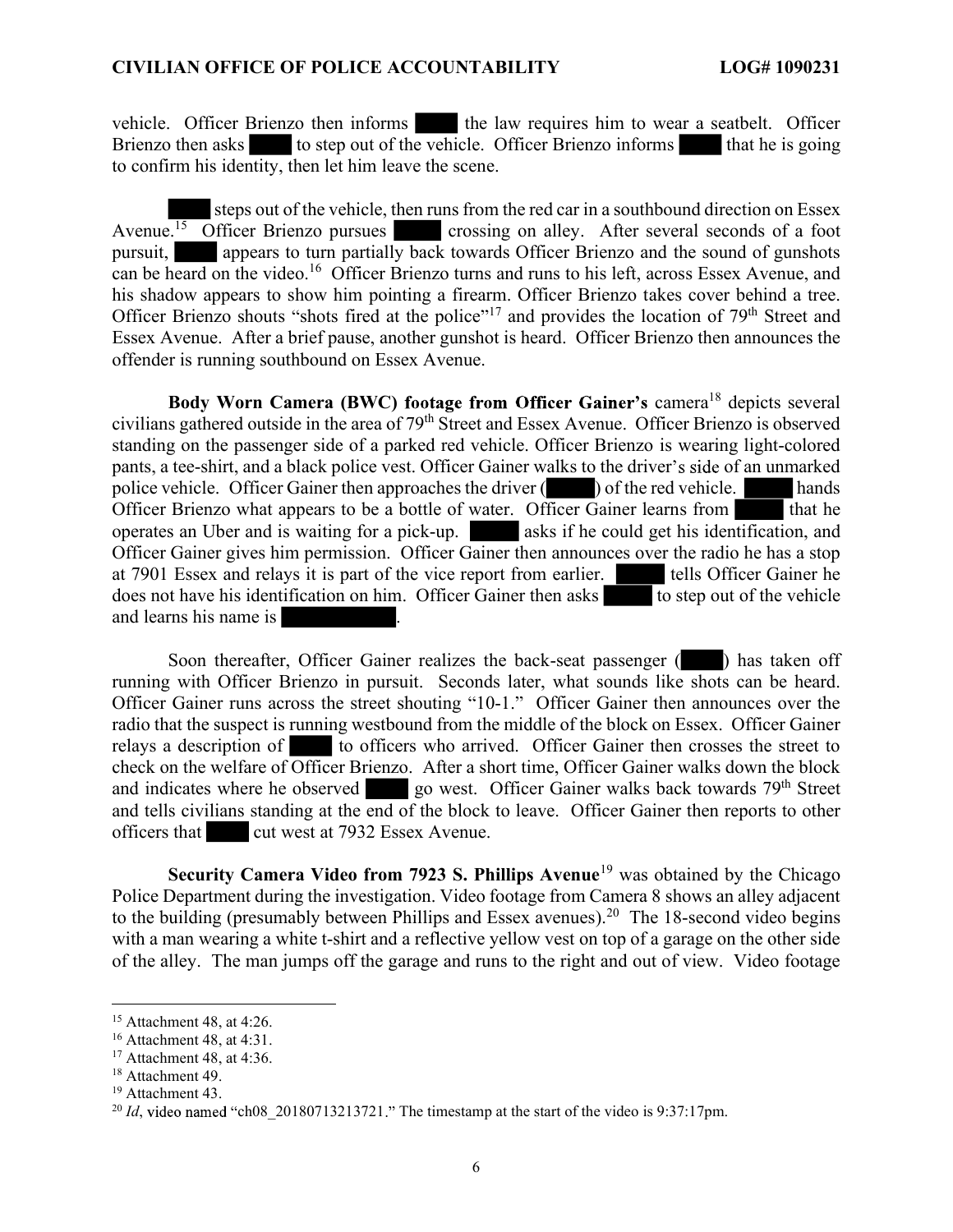#### CIVILIAN OFFICE OF POLICE ACCOUNTABILITY LOG# 1090231

south side of the building) and captures the area during apprehension and arrest.<sup>21</sup> An from Camera 3 appears to show an alley intersecting a street (presumably Phillips Avenue on the officer climbs onto a garbage can in the alley and jumps over the fence. Immediately after he does so, other officers follow him into the yard. A short time later, officers exit the yard with what appears to be a civilian in custody and walk with him to the left in the video and out of view of the camera.

Body Worn Camera (BWC) footage from Officer Dillan Halley's camera<sup>22</sup> depict Officer Halley riding in his squad vehicle to the incident location. He exits the squad vehicle and begins to search for At 12:20 into the video, a voice is heard yelling to get your hands up, or words to that effect. Officer Halley runs toward the voice and jumps over a wooden fence. Once the officer jumps the fence a sergeant is seen holding down on the ground and is placed into handcuffs and escorted out of the yard area. Officers Gainer and Brienzo are brought to area where is being held and they both identify as the person who they had the encounter with.

of this investigation. Video "001.avi" depicts an individual (possibly  $\qquad$ ) running past a front Security Camera Video from 7922 S. Essex Avenue<sup>23</sup> was obtained during the pendency gate located at 7922 S. Essex Avenue at approximately 05:45 on video. The individual appears to run past the gate or front opening of 7922 S. Essex Avenue, then turn around briefly northbound for several feet, before again turning southbound and continuing to run south on Essex Avenue.

a white SUV and then continues to run around the vehicle before leaving the camera's view.<br>Shortly afterwards other officers arrived on scene. Police Observation Device (POD) Camera Video from 7900 S. Essex Avenue<sup>24</sup> was also obtained during the pendency of this investigation. The POD video depicts multiple individuals standing on the 7900 South block of Essex Avenue. At 00:17, Officer Brienzo and come into frame near what appears to be a corner. At 00:22, Officer Gainer runs in front of

#### c. Physical Evidence<sup>25</sup>

Brienzo's weapon<sup>27</sup> was received operable and test fired. Nine Winchester 9 mm Luger +P cartridge cases that were recovered were determined to have been fired from Officer Brienzo's<br>
Let Id, video named "ch03\_20180713214908" beginning at 5:01. The timestamp at this point of the video is Illinois State Police Lab Report for Firearms for RD  $\# JB348742^{26}$  documents Officer

26 Attachment 24.

video named "ch03\_20180713214908"

<sup>9:54:09</sup>pm.<br><sup>22</sup> Attachment 97.

the recovery of this video (Att. 26), described obtaining video from "900-940." Since this incident occurred at <sup>23</sup> Attachment 42. There is not a date or time stamp embedded on the video. However, the police report regarding 9:36pm and the video depicts a scene at night, COPA presumes that the time listed in the report was a mistake and meant to be 2100-2140. Any offset of the time of the security DVR could not be determined. 24 Attachment 41.

 $25$  The Illinois State Police, Division of Forensic Services also produced laboratory reports for the testing of cannabis that was recovered from (Attachment 96) and comparing firearm evidence recovered in this case to other, unrelated investigations (Attachment 94). Those tests and reports are not material to this investigation.

 $27$  Attachment 18, p. 3.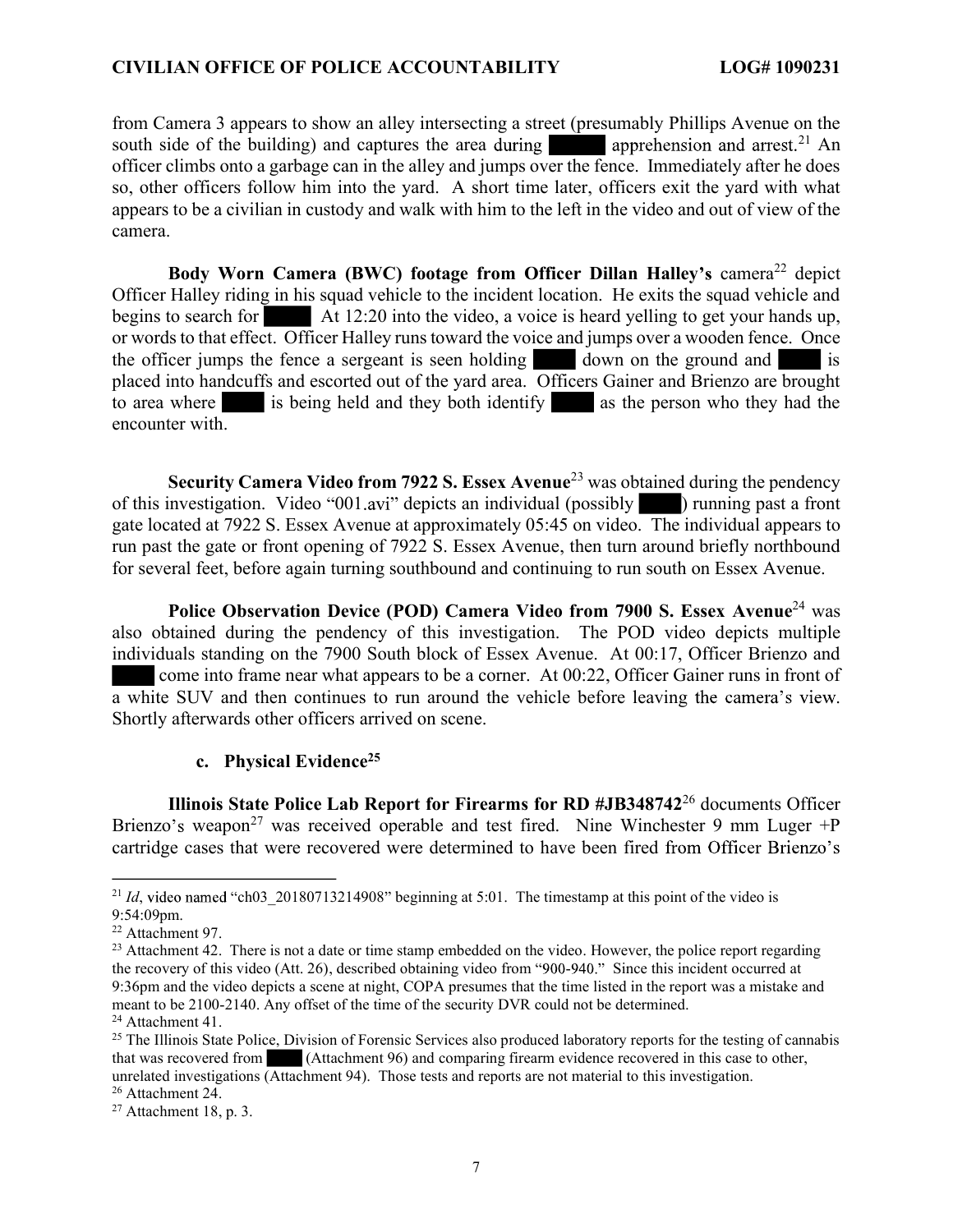#### CIVILIAN OFFICE OF POLICE ACCOUNTABILITY LOG# 1090231

weapon. Five unfired bullets, Winchester 9 mm Luger +P, from Officer Brienzo's weapon, were and three CCI 9 cartridge cases)<sup>28</sup> were tested, and none were fired from Officer Brienzo's weapon. that could not be identified or eliminated from being fired from Officers Brienzo's weapon. examined for caliber and type. Six additional fired cartridge cases (three Hornady cartridge cases However, all six were fired from the same weapon.<sup>29</sup> There was also one fired bullet fragment

Illinois State Police Lab Report for Latent Fingerprints for RD #JB348742 $30$ documents a black Hi-Point handgun and magazine were tested for prints but did not reveal latent impressions suitable for comparison.

Illinois State Police Lab Report for Firearms for RD  $\# JB348742^{31}$  documents a Hi-Point, Model C9, 9 mm Luger caliber semiautomatic pistol and magazine were tested. The weapon was received inoperable and rendered operable and test fired. The fired cartridge cases recovered from the sidewalk and parkway in front of 7918 and 7922 S. Essex<sup>32</sup> were fired from the Hi-Point handgun.

Illinois State Police Lab Report for DNA for RD  $\# JB348742^{33}$  documents swabs were taken from the weapon inventoried under  $\#14216677^{34}$  and a buccal standard was taken from . ISP determined that there were at least 3 contributors to the DNA on the weapon and cannot be excluded as one of those contributors.

Samples were taken from right and left back hands. The results indicated that Illinois State Police Lab Report for Microscopy Trace for RD #JB34874235 documents that an Illinois State Police SEM/GSR<sup>36</sup> evidence collection kit was administered to Randale may not have discharged a firearm with either hand and if he did discharge a firearm, the particles were not deposited, were removed by activity or were not detected by the procedure.

#### d. Documentary Evidence

A TRR completed by Officer Brienzo<sup>37</sup> documents fled, was an imminent threat of battery, and used force likely to cause death or great bodily harm. The document indicates was armed with a semi-auto pistol and discharged his firearm at the officer. The TRR further documents Officer Brienzo responded in defense of self and a Department member and returned fire from his firearm with thirteen shots.

<sup>28</sup> Attachment 18, p. 11 (Inventory No. 14216762).

<sup>&</sup>lt;sup>29</sup> These bullets were later determined to be fired from the Hi-Point weapon believed to be in the possession and control of . See attachment 83.

<sup>&</sup>lt;sup>30</sup> Attachment 80.

<sup>31</sup> Attachment 83.

 $32$  Attachment 18, p. 11 (Inventory No. 14216762). These fired cartridge cases were also referenced in the lab report dated August 17, 2018, as Exhibits  $17 - 20$  (Attachment 24).

<sup>&</sup>lt;sup>33</sup> Attachment 92.

<sup>&</sup>lt;sup>34</sup> The weapon inventoried under 14216677 was the Hi-Point, model C9, 9mm Luger that was believed to be possessed by

 $35$  Attachment 93.

<sup>36</sup> SEM is scanning electron microscopy; GSR is gunshot residue.

<sup>&</sup>lt;sup>37</sup> Attachment 82.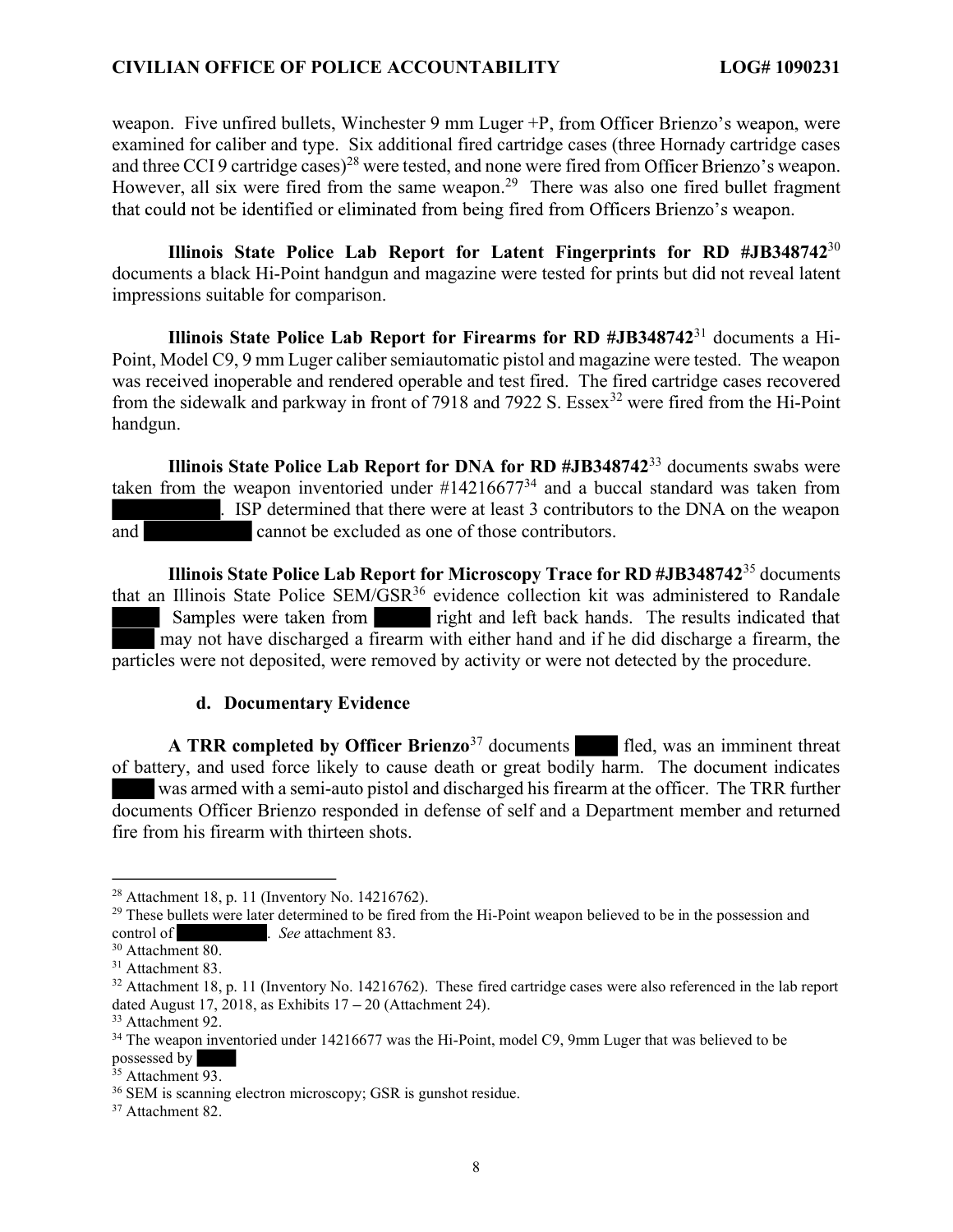A TRR completed by Officer Gainer<sup>38</sup> documents fled, was an imminent threat of battery with a weapon, and used force likely to cause death or great bodily harm. The TRR further documents discharged his firearm at the officer.

An Arrest Report for <sup>39</sup> documents was arrested on July 13, 2018 at 9:57 p.m. at the location of 7943 S. Phillips Ave. was identified by officers as the person who fired a handgun in their direction, knowing them to be officers acting in their official capacity.

Officer Brienzo's breath alcohol concentration (BAC) was .000 when he submitted to a breathalyzer test on July 14, 2018, at 1:27 a.m.<sup>40</sup> On July 14, 2018, at 1:05 a.m., Officer Brienzo was also given a drug test and he tested negative for the drugs tested.<sup>41</sup>

A Detective Case Supplementary Report for RD #JB34874242 documents that the incident occurred at 7914 S. Essex Avenue on July 13, 2018 at 9:36 p.m. The offender is identified as , and his gun is listed as a Hi-Point, Model C9, 9mm semi-auto blue steel handgun. The weapon was found in slide lock<sup>43</sup> in between the two fences behind 7932 and 7936 S. Essex Avenue.

On July 14, 2018, Evidence Technician Leflore recovered Officer Brienzo's service weapon at Area South Detective Division. ET Leflore recovered a Glock 17, Gen-4, serial #TKF916, 9mm, semi-auto. There was one Winchester 9mm Luger round in the chamber. The weapon had a 17-shot capacity magazine, which was loaded with 4 live Winchester 9mm Luger rounds.

 This report further summarized interviews conducted shortly after the incident by Detectives Lorenzo Sandoval #20027 and Brian Cunningham #21419 in the course of the criminal investigation against by the Department. The summaries of the interviews that are material to this investigation are as follows.<sup>44</sup>

the incident. Officer Brienzo's interview was materially consistent with his COPA interview. Officer Brienzo was interviewed by Detectives Sandoval and Cunningham shortly after Officer Brienzo added that he noticed acting nervous and, in a manner, consistent with trying to conceal an object. According to Officer Brienzo, was fidgeting in his seat and sitting in a manner with his legs over the seat belt. Officer  $\overline{\text{Brienzo}}$  requested to exit the vehicle.

<sup>&</sup>lt;sup>38</sup> Attachment 11.

 $39$  Attachment 6.<br> $40$  Attachment 16.

<sup>&</sup>lt;sup>41</sup> Attachment 17.  $42$  Attachment 79.

<sup>&</sup>lt;sup>43</sup> Slide lock is a function on a semi-automatic handgun that visually indicates when a handgun has expended all loaded ammunition.

<sup>&</sup>lt;sup>44</sup> The interviews by detectives included those of and **and** . Both of those were video and audio recorded and obtained by COPA. Those statements have been summarized in the interview section (Section V(a) above).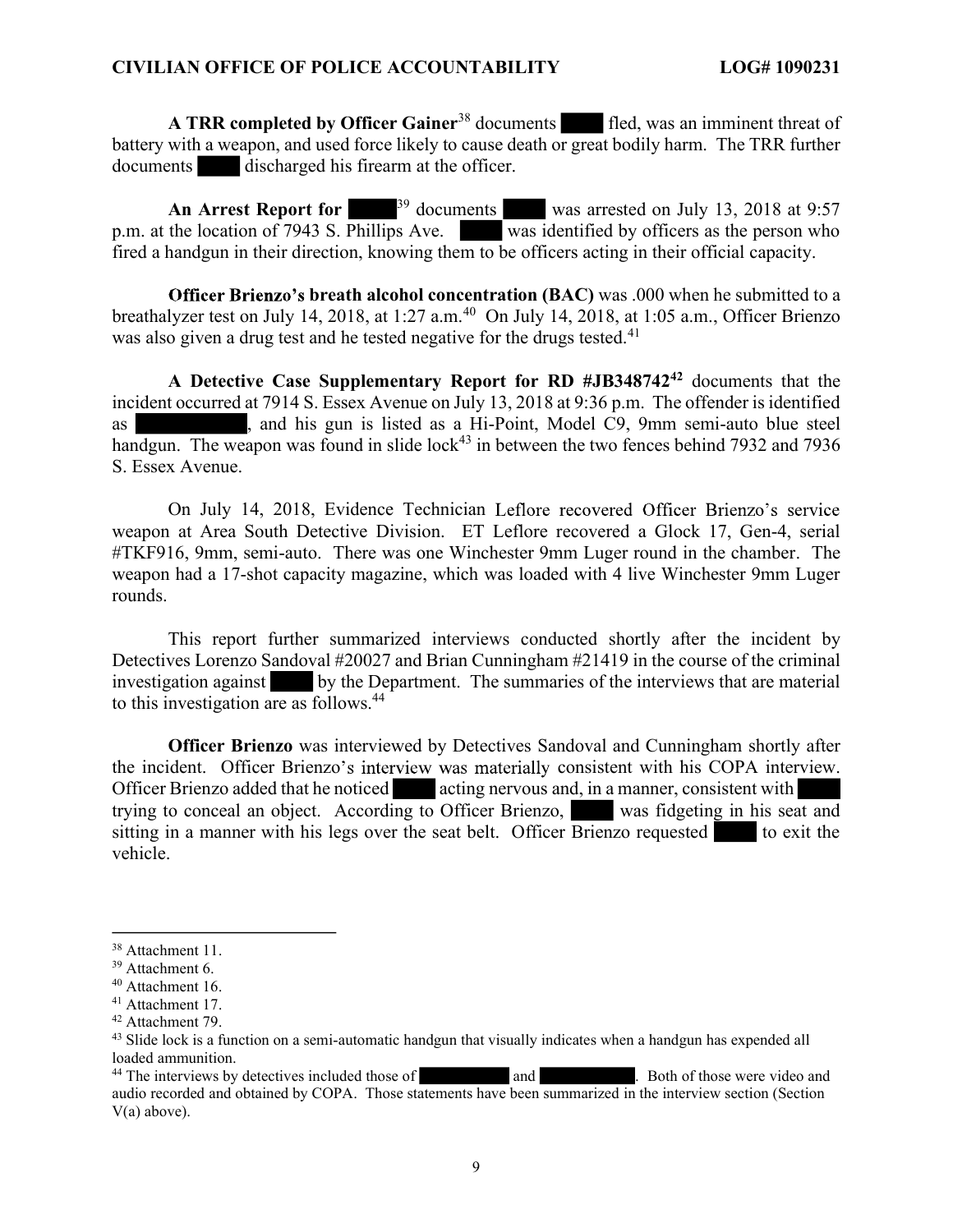As exited the vehicle, he made a motion to put his hands on the vehicle. then ran southbound toward the west sidewalk of Essex Avenue. Officer Brienzo immediately pursued ran across the south alley of 79<sup>th</sup> Street at approximately 7914 S. Essex Avenue. Officer Brienzo observed reach his right hand toward his waistband area. subsequently produced a handgun and fired the handgun multiple times in the direction of Officer Brienzo. Officer Brienzo also observed muzzle flash emitting from the handgun. Officer Brienzo, fearing for the safety of himself and his partner, returned fire in the direction of Officer Brienzo subsequently took cover behind a tree on the east side of Essex Avenue.

incident. Officer Gainer's interview was materially consistent with his COPA statement. He Officer Gainer was interviewed by Detectives Sandoval and Cunningham shortly after the added that he also observed muzzle flash from the firearm discharged by

radio broadcast of a "10-1(police officer in need of assistance)"<sup>45</sup> in the 004<sup>th</sup> District. Sgt. construction vest and a black "doo-rag" on the pavement at 7925 S. Phillips Avenue. Sgt. Pratscher Sergeant Terrence Patcher #2063 was interviewed by Detectives Sandoval and Cummingham shortly after the incident. He was working Beat 4470 when he responded to a police Pratscher had information the offender fled toward the area of  $78<sup>th</sup> / 79<sup>th</sup>$  and Phillips Avenue. Sgt. Pratscher responded to the area, and during the search for the wanted individual, he observed a subsequently searched the rear yard at 7943 S. Phillips Avenue, where he discovered a black male wearing no shirt hiding behind an air conditioning unit. Sgt. Pratscher detained the individual, now known to be Sgt. Pratscher asked where he discarded the handgun. pointed out where he jumped along the garage roofs and pointed to the rear yard where he approximated the handgun would be located. A show-up was conducted and both Officers Brienzo and Gainer identified as the individual who discharged his weapon at them.

canine located gun between the two fences at 7932 S. Essex Avenue and 7936 S. Essex.<sup>46</sup> Officer Joseph Carroll #11252 was interviewed by Detectives Sandoval and Cunningham shortly after the incident. Officer Carroll was present when Officer Jeremy Snyder #6881 and his

# VI. LEGAL STANDARD

## A. Use of Force

CPD policy states that the "Department's highest priority is the sanctity of life."<sup>47</sup> must comply with CPD use of force directives. CPD's policy in place on the date of the incident provides that a Department member's use of force must be evaluated based on the totality of the 20/20 hindsight.<sup>48</sup> A Department member's use of force must be "objectively reasonable, 47 Department members are expected to act with the utmost regard for preserving human life and circumstances known by the member at the time of the incident, from the perspective of a reasonable Department member in the same or similar circumstances, and without the benefit of

<sup>45</sup> Attachment 79, p. 16.

<sup>46</sup> Officer Snyder also documented the discovery of the gun in a supplemental report (Attachment 81, p. 72).

<sup>&</sup>lt;sup>47</sup> G03-02(II)(A) (hereinafter the "Use of Force Order"); see also G03-02-01(II)(A).

 $48$  G03-02(II)(D).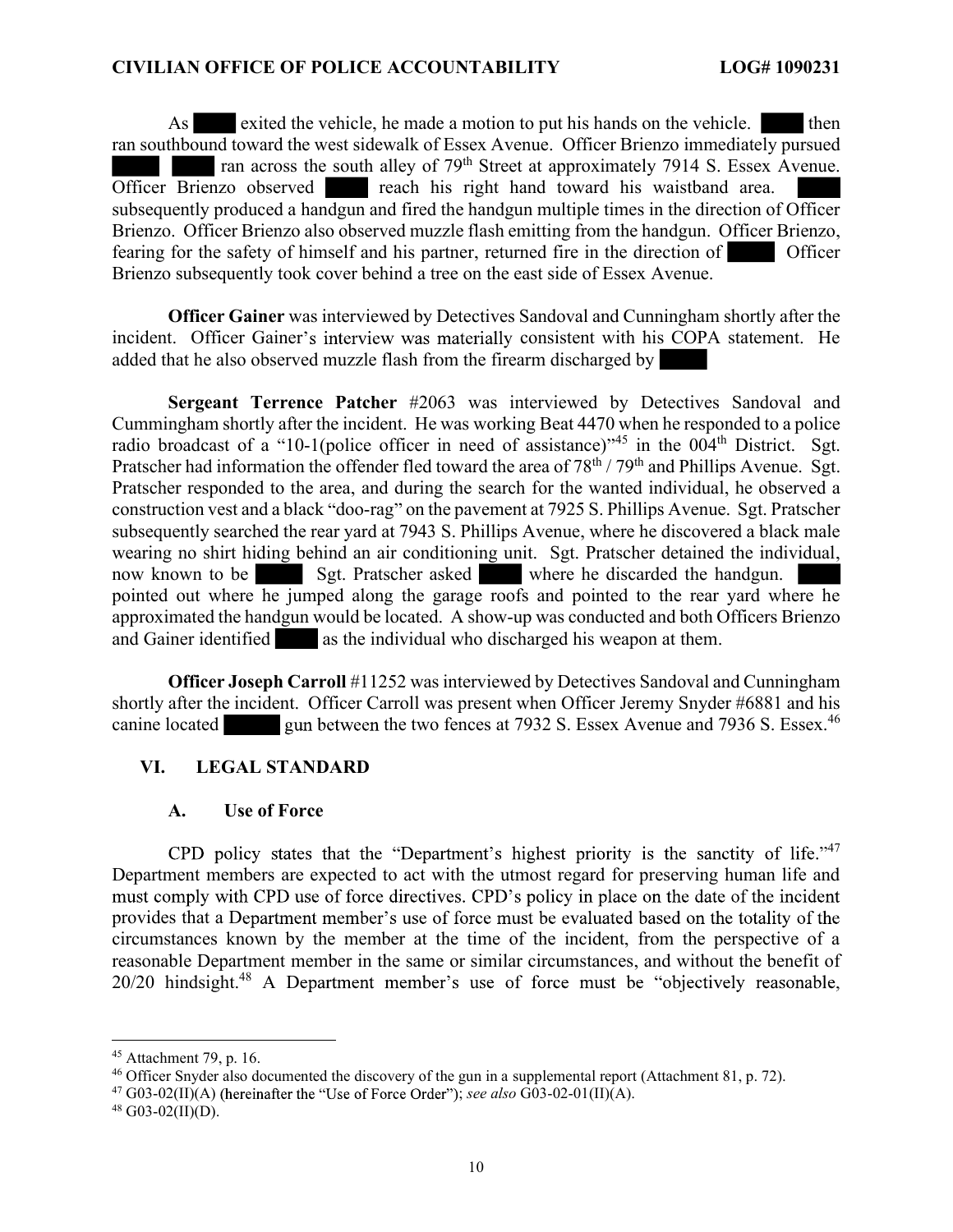necessary, and proportional . . . . "<sup>49</sup> Factors to be considered in assessing the reasonableness of subject's proximity or access to weapons; (4) the severity of the crime at issue; and (5) whether COPA recognize that Department members must "make split-second decisions – in circumstances force include, but are not limited to, (1) whether the subject was posing an imminent threat to the officer or others; (2) the risk of harm, level of threat or resistance presented by the subject; (3) the the subject is actively resisting arrest or attempting to evade arrest by flight.<sup>50</sup> CPD policy and that are tense, uncertain, and rapidly evolving  $-$  about the amount of force that is necessary in a particular situation.<sup>51</sup>

direction; (3) active resistors who attempt to create distance between themselves and an officers' The Force Options directive divides subjects into categories based upon the amount of force the subject is using and provides for what types of force officers are permitted to use against those subjects. These categories are (1) cooperative subjects who are compliant without the need for force; (2) passive resistors who fail to comply, via non-movement, with verbal or other reach with the intent to avoid physical control and/or defeat arrest; and (4) assailants who use or threaten the use of force which is likely to cause physical injury.<sup>52</sup>

escalation techniques and "Principles of Force Mitigation" when safe and feasible under the To reduce or avoid the need for use of force, CPD policy directs members to use decircumstances.53 These concepts include techniques such as:

- "Continual Communication," which means using verbal control techniques to avoid or minimize confrontations before resorting to physical force. This includes using persuasion, advice, instruction, and warning prior to any use of force;
- "Tactical Positioning," which involves use of positioning, distance, and cover to contain a subject and create a zone of safety for officers and the public; and
- Using "Time as a Tactic" to, among other things, permit the de-escalation of a subject's emotions and provide time for the subject to comply with police orders, provide time for continued communication, and allow for the arrival of additional members or special units and equipment.<sup>54</sup>

When employing these techniques, CPD members are required to continually access the situation and modify their use of force in ways that ensure officer safety as circumstances develop.<sup>55</sup>

 $^{49}$  G03-02(III)(B); see also G03-02-01(II)(C).

<sup>50</sup> G03-02(III)(B)(1) and Graham v. Connor, 490 U.S. 386, 396 (1989).

<sup>&</sup>lt;sup>51</sup> G03-02(II)(D); see also G03-02-01(II)(D).

 $52$  G03-02-01(IV).

<sup>&</sup>lt;sup>53</sup> G03-02(III)(B)(4); see also G03-02-01(III).<br><sup>54</sup> G03-02-01(III).

<sup>&</sup>lt;sup>55</sup> G03-02(III)(B)(4); see also G03-02-01(II)(B) and (F).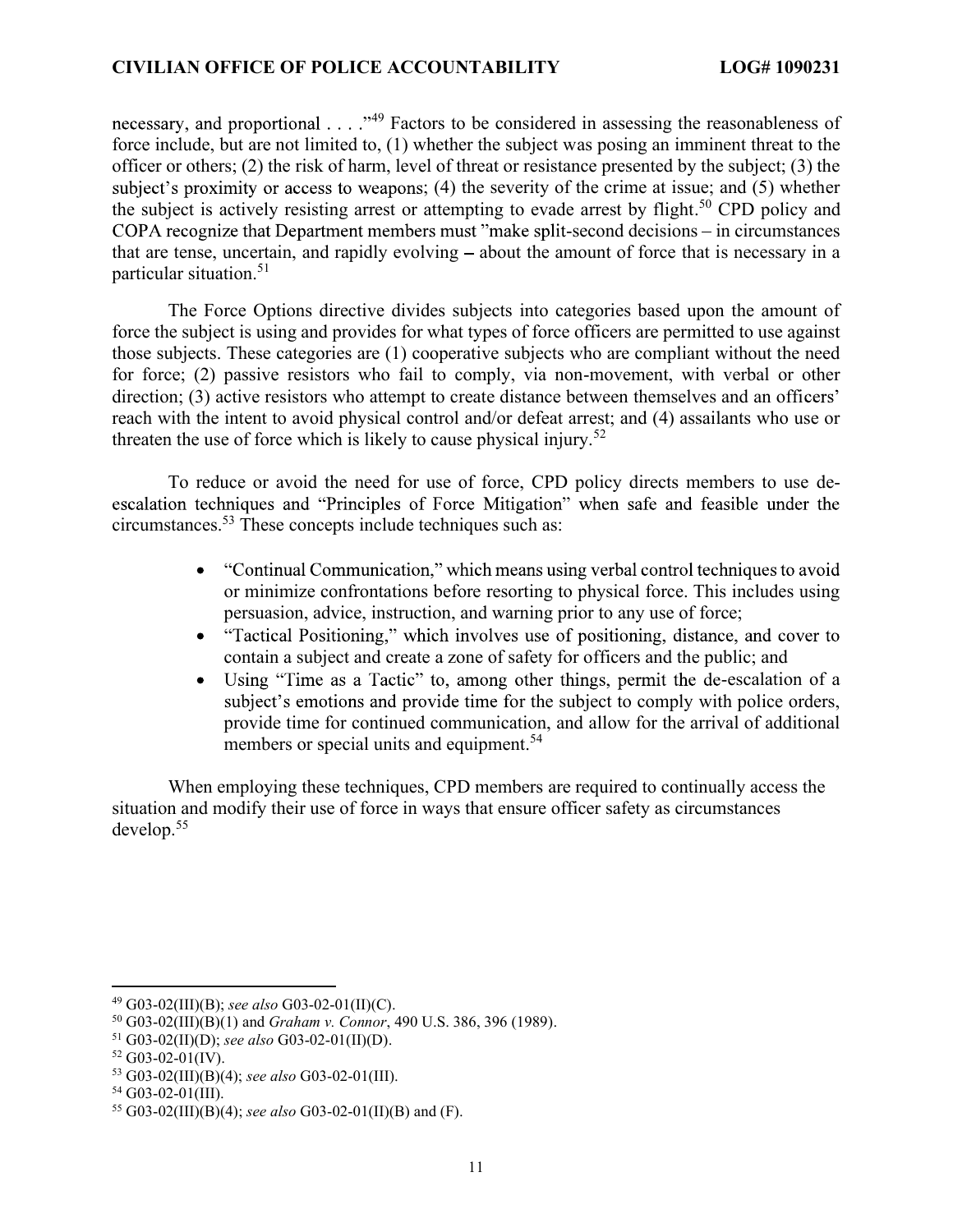## B. Use of Deadly Force

The Department's "highest priority is the sanctity of human life."<sup>56</sup> Discharging a firearm is deadly force under Department policy.<sup>57</sup> Department policy dictates that "[t]he use of deadly force is prevent great bodily harm to the member or another person."<sup>58</sup> Thus, a Department member may use a last resort that is permissible only when necessary to protect against an imminent threat to life or to deadly force in only two situations. First, deadly force may be used to prevent death or great bodily harm from an imminent threat posed to the sworn member or another person. Second, deadly force may be used to prevent an arrest from being defeated by resistance or escape, where the person to be arrested poses an imminent threat of death or great bodily harm to a sworn member or another person unless arrested without delay.<sup>59</sup>

A threat is imminent when it is objectively reasonable to believe that:

- a. the subject's actions are immediately likely to cause death or great bodily harm to the member or others unless action is taken; and
- b. the subject has the means or instruments to cause death or great bodily harm; and the subject has the opportunity and ability to cause death or great bodily harm; and
- c. the subject has the opportunity and ability to cause death or great bodily harm.<sup>60</sup>

## C. Standard of Proof

The applicable standard of proof is a preponderance of the evidence. A preponderance of evidence can be described as evidence indicating that it is more likely than not that the conduct occurred and violated Department policy. See Avery v. State Farm Mutual Automobile Insurance Co., 216 Ill. 2d 100, 191 (2005), (a proposition is proved by a preponderance of the evidence when it has found to be more probably true than not). If the evidence gathered in an investigation establishes that it is more likely that the misconduct occurred, even if by a narrow margin, then the preponderance of the evidence standard is met.

# VII. LEGAL ANALYSIS

Accordingly, the relevant question is whether a reasonable officer in Officer Brienzo's position would have believed the use of deadly force was necessary to prevent death or great bodily harm. COPA makes its factual and legal determinations using a preponderance of the evidence standard.

 presented an imminent risk of death or great bodily harm to Officer Brienzo when he pointed his firearm and fired at or in the direction of Officer Brienzo. Under the General Order 03-02, a Department member may use deadly force only when such force is necessary to prevent death or great bodily harm from an imminent threat posed to the sworn member or to another person. In the present case, Officer Brienzo responded to a vice/disturbance

<sup>&</sup>lt;sup>56</sup> G03-02(II)(A); see also G03-02-01(II)(A).<br><sup>57</sup> G03-02(III)(C)(1).

<sup>58</sup> G03-02(III)(C)(3).

 $59$  Id.

 $60$  G03-02(III)(C)(2).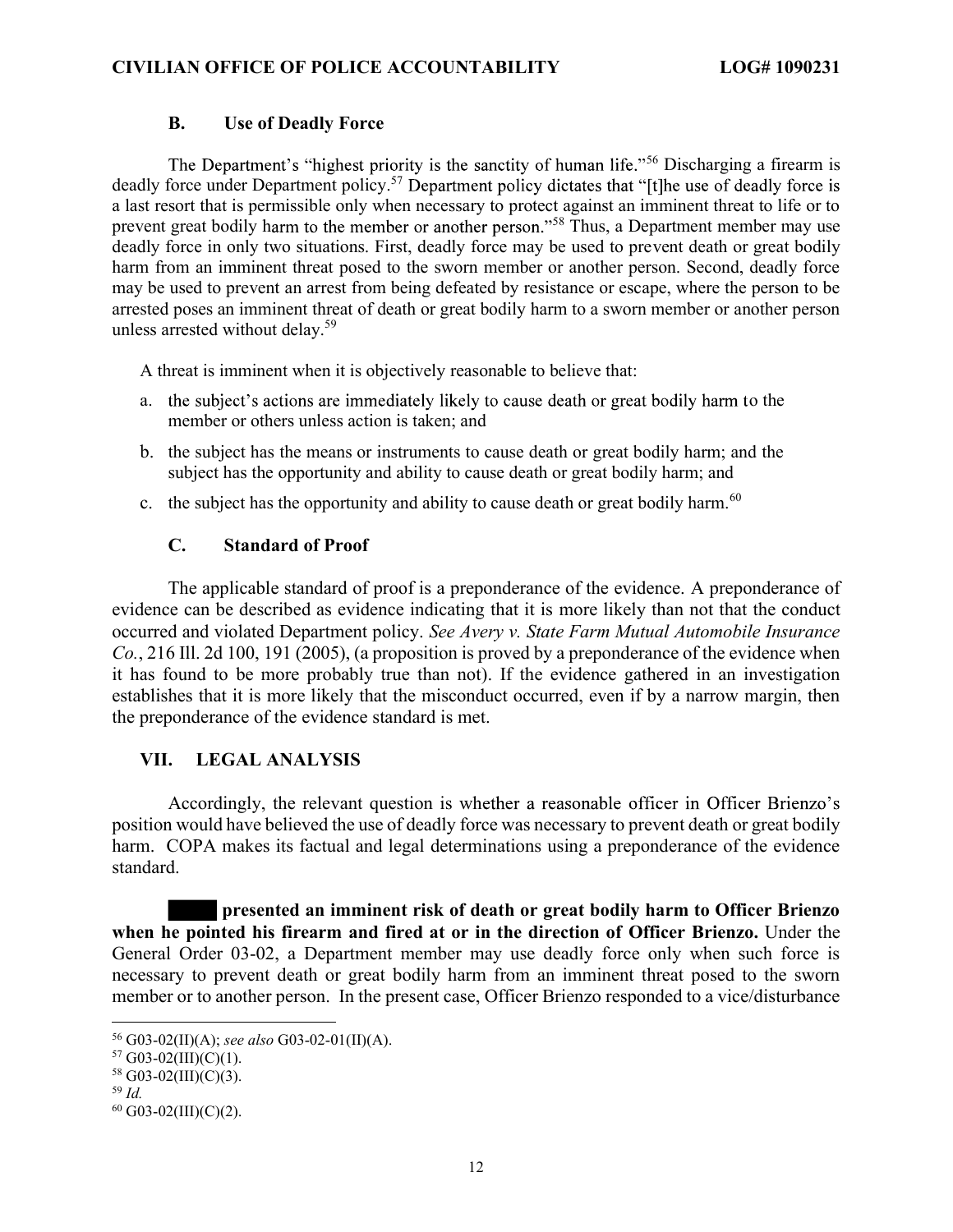call at 79<sup>th</sup> Street and Essex Avenue. While in the area he noticed a parked car with two occupants inside. Officer Brienzo and his partner approached the vehicle in order to ask the occupants if they had any information in relation to the disturbance call. When Officer Brienzo spoke with the backseat passenger, he appeared nervous. Officer Brienzo asked him to exit the vehicle, because he was not wearing a seat belt.

may again fire the weapon at the officers, while Officer Gainer was also in the line of on Officer Brienzo's body -worn camera, and other recovered video. When exited the vehicle, he fled southbound on Essex Avenue. Officer Brienzo pursued As Officer Brienzo pursued pulled a firearm from his waistband area, turned around, and fired the weapon at least six times in the direction of Officer Brienzo. After being fired upon, Officer Brienzo returned fire. Officer Brienzo fired his weapon thirteen times towards in rapid succession. One final discharge from Officer Brienzo came just seconds later, after he crossed Essex Avenue and began to take cover behind a tree. Nonetheless, both body-worn camera video and the statement of Officer Brienzo establish that turned around in the direction of Officer Brienzo and fired the firearm. himself corroborated this sequence in his statement to the detectives, albeit stating that he discharged his firearm into the air. Believing fire, Officer Brienzo fired a final time towards the direction of before was able to temporarily escape. continued to flee and was apprehended a short time later by assisting units after he discarded some of his clothing and his firearm. Much of the incident was recorded

Based on the officers' interviews, the video evidence and solution is own statements of pointed and fired a gun in the officers' direction. possessing a firearm, turning towards Officer Brienzo and firing a firearm, it is reasonable to believe an officer with similar experience and training would have used deadly force to stop the threat. Both Officers Brienzo and Gainer gave creditable statements to COPA regarding the incident. Both officers account of events are corroborated by body-worn camera footage and also admitted to detectives that he had a firearm on the date of the incident and that he fired that firearm. While stated that he fired the weapon in the air, he can be seen turning around toward the direction of Officer Brienzo as he fired the firearm. The use of deadly force may be reasonable even if had not fired first.<sup>61</sup> COPA finds all shots fired by Officer Brienzo were objectively reasonable. posed an imminent risk of death or great bodily harm when he

# VIII. CONCLUSION

reasonable and consistent with Chicago Police Department's policies, Illinois law, and United Based on the analysis set forth above, the evidence is clear that Officer Brienzo's belief States Constitution. Accordingly, COPA finds that Officer Brienzo's actions were objectively that presented an imminent threat was objectively reasonable, which permitted the officer to use deadly force against Moreover, COPA finds an officer with similar training and experience as Officer Brienzo would reasonably believe posed an immediate threat of death or serious bodily harm, when he pointed a gun and fired it at the officers. Considering the totality of the circumstances confronting Officer Brienzo, COPA finds the use of deadly force objectively reasonable and **Within Department Policy**.<br>
61 See: Lozano v. City of Austin, 2010 U.S. Dist. LEXIS 78611, finding that the Fourth Amendment does not require

police officers to wait for armed suspects to fire the first shot before using deadly force.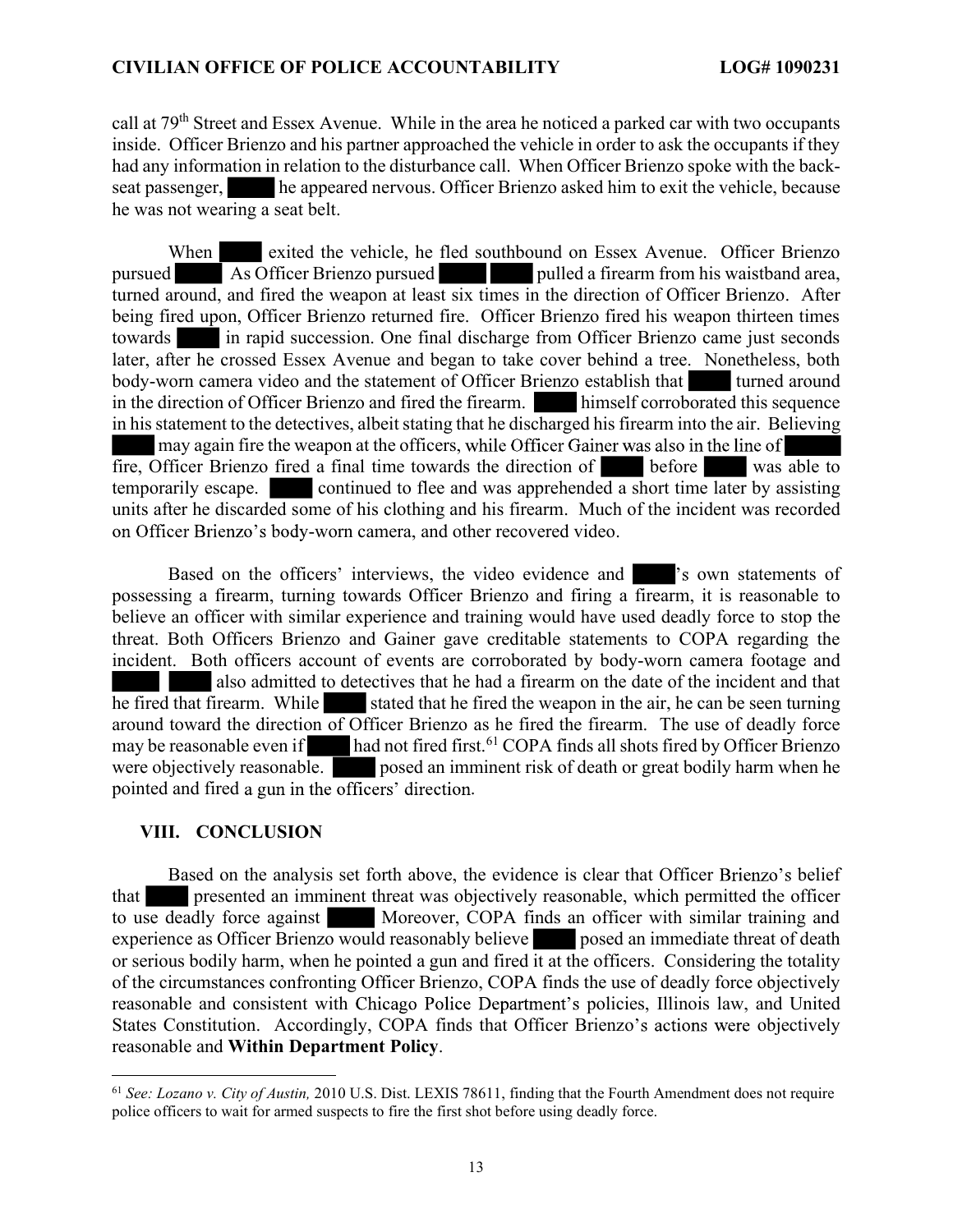Approved:



Deputy Chief Investigator



Interim Chief Administrator